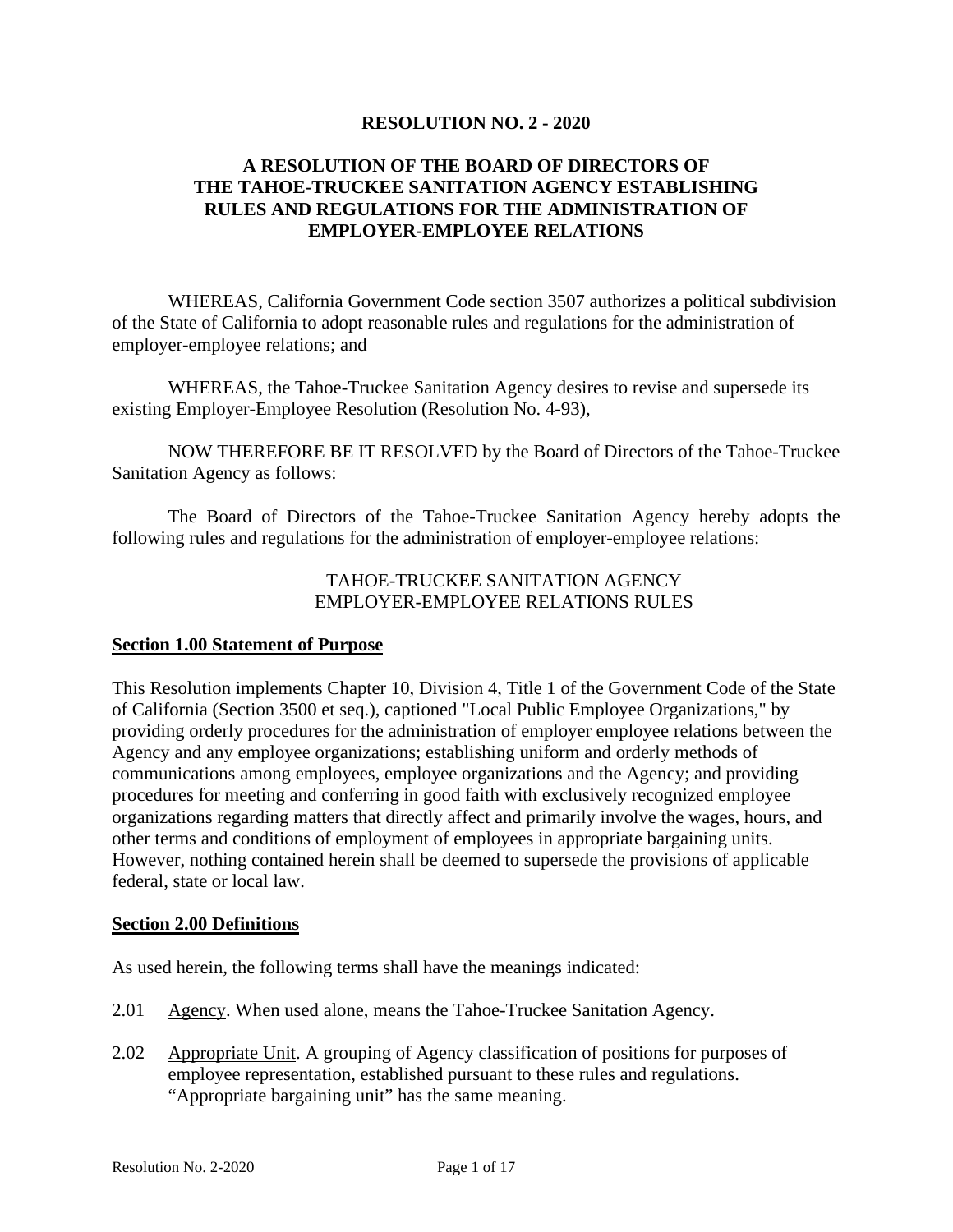- 2.03 Board. When used alone, the Board of Directors of the Tahoe-Truckee Sanitation Agency.
- 2.04 Confidential Employee. An employee, who in the course of his or her duties, is privy to information, decision processes, and/or programs of the Agency's administration of employer-employee relations, or who assists or acts in a confidential capacity to persons who formulate, determine and/or effectuate the Agency's policies relating to labor relations. The Agency may designate Confidential Employee positions. This term is distinct from employees that handle confidential legal or personnel information.
- 2.05 Consult/Consultation in Good Faith. To communicate orally or in writing for the purpose of presenting and obtaining views or advising of intended actions; and, as distinguished from meeting and conferring in good faith regarding matters within the required scope of such meet and confer process.
- 2.06 Department Head. The highest management level person having overall supervisory responsibility over an established department.
- 2.07 Day. Calendar day unless expressly stated otherwise.
- 2.08 Employee. A person employed by the Agency (full-time or part-time) in an authorized position or who is on authorized leave-of-absence from such a position.
- 2.09 Employee Relations Officer. The General Manager or his/her designee in the absence of the General Manager.
- 2.10 Exclusively Recognized Employee Organization. An employee organization which has been formally acknowledged by the Agency as the employee organization that solely represents the employees in an appropriate bargaining/representation unit pursuant to these rules and regulations, and has one of its primary purposes representing such employees in their employment relations with the Agency.
- 2.11 Impasse. The point when the representatives of the Agency and an exclusively recognized employee organization have reached a deadlock in their meet and confer over matters with the scope or representation.
- 2.12 Majority. More than fifty (50) percent.
- 2.13 Management Employee. An employee having responsibility for formulating, administering or managing the implementation of Agency policies or programs, managing departments, major divisions of departments or of functions, or having responsibility for directing and/or overseeing the work of subordinates through lower level supervision. Management Employees are designated by the General Manager consistent with this Resolution.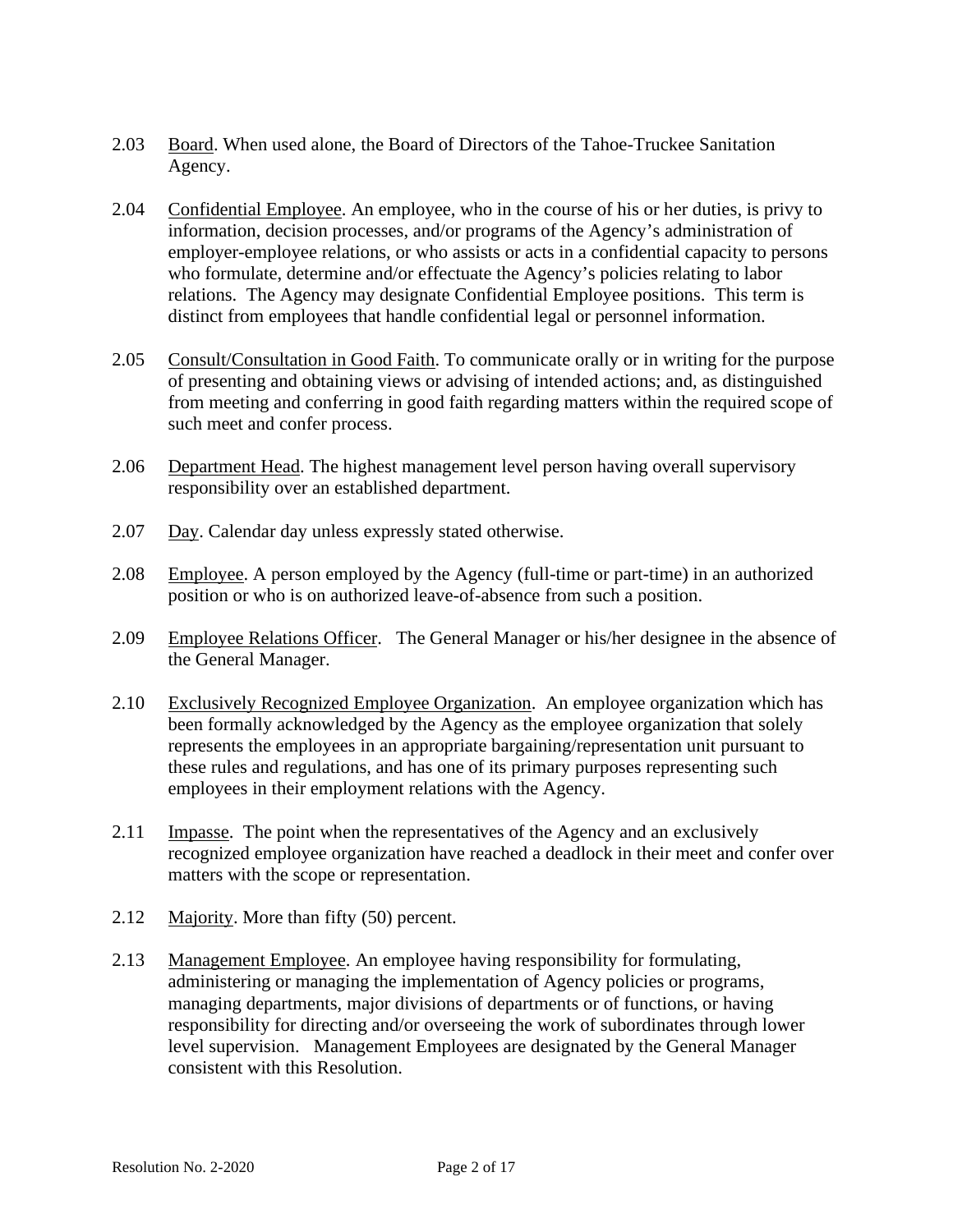- 2.14 Management Representative. The Agency's General Manager or any person or organization duly authorized by the Agency Board of Directors to represent the Agency in the meet and confer with an exclusively recognized employee organization.
- 2.15 Mediation. The efforts of an impartial third person or persons, functioning as an intermediary, to assist the Agency and exclusively recognized employee organization in reaching a voluntary resolution of an impasse in their meet and confer.
- 2.16 Meet and Confer. The process whereby representatives of the Agency and of an exclusively recognized employee organization in good faith exchange information, opinions, and proposals to endeavor to reach agreement on wages, hours, and other terms and conditions of employment within the scope of representation, as contemplated by Government Code section 3505.
- 2.17 Professional Employee. Any employee engaged in work requiring specialized knowledge and skills attained through completion of a recognized course of instruction, including, but not limited to, those classes of employees defined in Government Code Section 3507.3.
- 2.18 Proof of Employee Support. A petition submitted by an employee organization to the Agency Employee Relations Officer that demonstrates proof of approval by at least 30% of the employees in an appropriate bargaining unit which the employee organization seeks to represent, decertify or modify. The proof may be by any of the following means: (1) a petition that is personally signed and dated by employees; (2) employee authorization cards personally signed and dated by the employees; or (3) documented evidence of current dues-paying employee organization membership or payroll dues deductions, using the payroll period immediately prior to the date the petition is filed. For purposes of (1) and (2) above, in order to be acceptable proof of employee support, the signatures of the employees must be: (a) from employees currently employed in regular authorized positions within the appropriate bargaining unit on the date the petition is filed: and (b) the signatures must have been executed within 90 calendar days prior to the date the petition is filed. The only authorization which shall be considered as proof of employee support hereunder shall be the authorization last signed by an employee.
- 2.19 Scope of Representation. All matters relating to employment conditions and employeremployee relations, including, but not limited to, wages, hours, and other terms and conditions of employment, but not including consideration of the merits, necessity, or organization of any service or activity provided by law or executive order under Government Code section 3504.
- 2.20 Supervisory Employee. Any employee having authority, in the interest of the Agency, to hire, suspend, lay off, recall, promote, discharge, assign, reward, or discipline other employees, or responsibility to direct them, or to adjust their grievances, or effectively to recommend such action if, in connection with the foregoing, the exercise of authority is not of a merely routine or clerical nature but requires the use of independent judgment.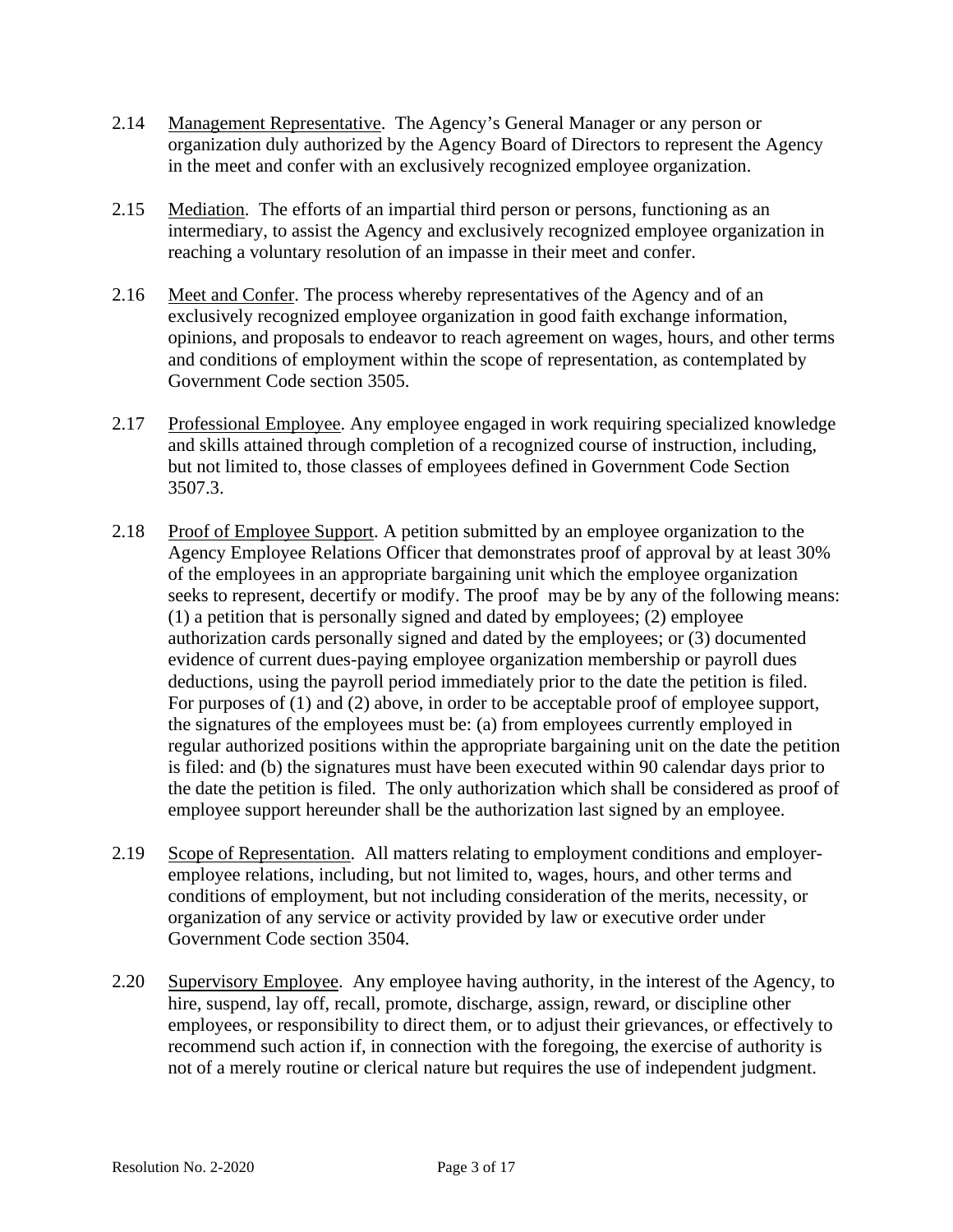2.21 Valid Election. An election held pursuant to procedures contained in these rules and regulations which results in one choice having a majority of the valid votes cast in its favor.

#### **Section 3.00 Agency Rights**

- 3.01 The Board of Directors retains the exclusive right, except as otherwise noted herein, to manage the Agency, and to carry out its constitutional, statutory, financial, and managerial functions and responsibilities. Nothing in these rules and regulations shall be construed to require the Agency to meet and confer on any matter which is hereby determined to be an exclusive right of the Agency. The exclusive rights of the Agency include, but are not limited to:
	- (a) Manage the Agency generally and determine the issues of policy, to include the determination of facts as the basis of management decision;
	- (b) Determine the necessity for and organization of any service or activity conducted by the Agency, to expand or diminish services, and to set the standards of service to the public;
	- (c) Determine the nature, manner, means, technology, equipment, facilities, personnel, and extent of services to be provided to the public;
	- (d) Determine the methods, means, and priority of financing all operations of the Agency;
	- (e) Determine the organizational structure, staffing size and composition, and to allocate and assign the work by which Agency operations are to be conducted including the content of job classifications;
	- (f) Contract or subcontract work performed for the Agency as deemed appropriate for the efficient operation of the Agency;
	- (g) Schedule employees in accordance with work requirements as determined by the Agency, and to establish and modify work schedules and assignments;
	- (h) Lay off employees from partial or total duties because of lack of work or funds, or other legitimate reasons;
	- (i) To dismiss, suspend without pay, demote, reprimand, transfer, withhold merit increases, or otherwise discipline employees, subject to the requirements of law;
	- (j) Determine minimum qualifications, job duties, selection procedures and standards, and job classifications, and to reclassify employees when operational conditions warrant;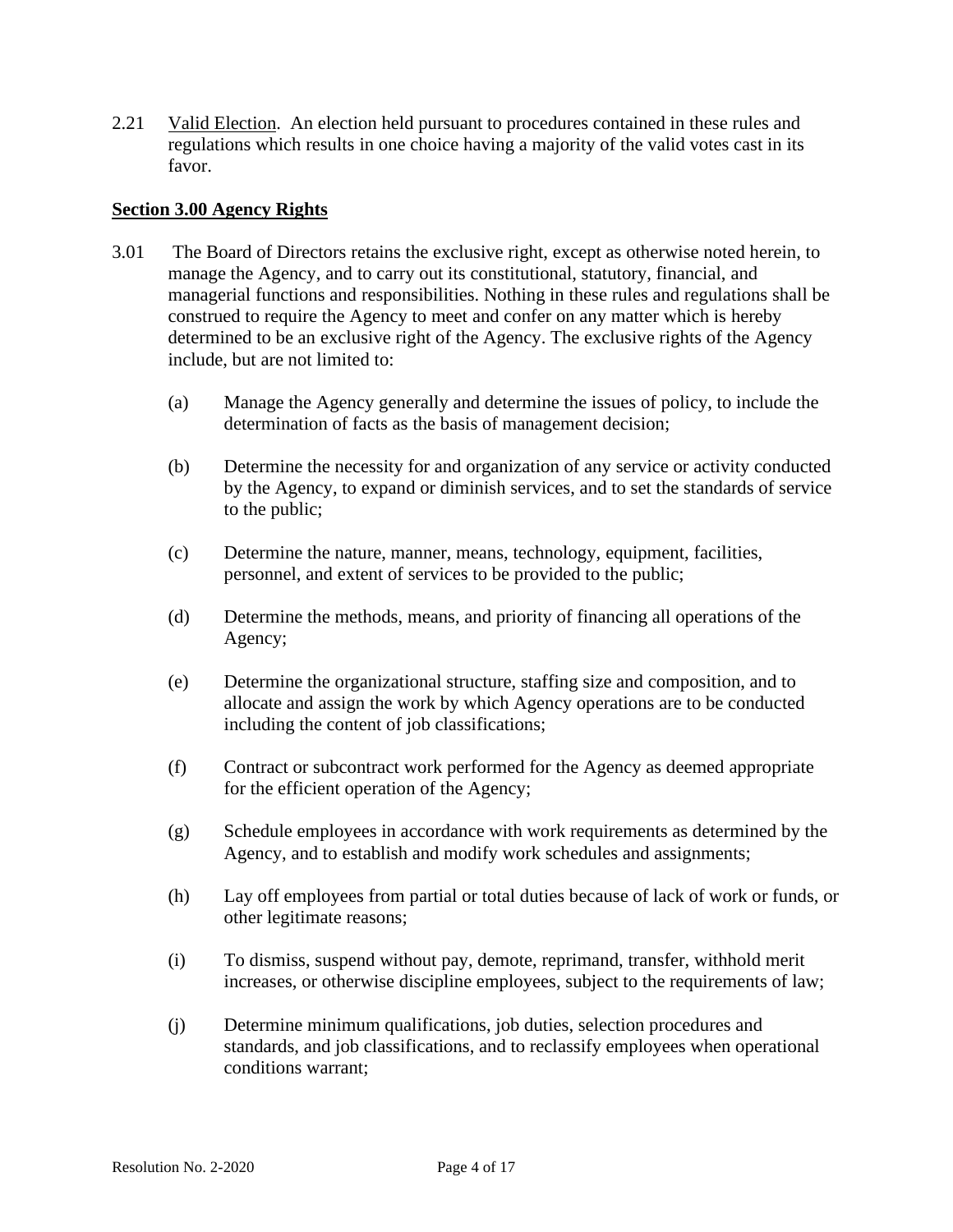- (k) Hire, transfer, promote, and demote employees for non-disciplinary reasons;
- (l) Determine policies, procedures, rules, and practices governing the administration of personnel matters that do not conflict with, or contravene, application to employees covered by an active Memorandum of Understanding, and to require compliance therewith;
- (m) Restrict the activity of any employee or person on Agency property except as set forth in these regulations;
- (n) Take any and all necessary actions to carry out the mission of the Agency in emergencies; and
- (o) Determine which Agency employees are management, supervisory and confidential personnel.

## **Section 4.00 Employee Rights**

- 4. 01. Agency employees shall have the right to join and participate in the lawful activities of an employee organization for the purpose of representation on matters of employee relations. Employees shall also have the right to refuse to join or participate in the activities of an employee organization and shall have the right to represent themselves individually at any time in their employment relations with the Agency.
- 4.02 No employee shall be interfered with, intimidated, restrained, coerced or discriminated against by the Agency or by any employee organization because of the exercise of these rights.
- 4.03 Professional employees shall not be denied the right to be represented separately from non-professional employees by a professional employee organization consisting of such professional employees in an appropriate bargaining unit consistent with these rules.

#### **Section 5.00 Rights of Recognized Employee Organizations**

- 5.01 An exclusively recognized employee organization shall have the following rights with regard to employees in its bargaining unit:
	- (a) To represent employees in the unit in their employment relations with the Agency and to meet and confer in good faith with management representative(s) on matters within the scope of representation.
	- (b) Except in cases of emergency, to have reasonable written notice of any proposed ordinance, rule, resolution, or regulation directly relating to matters within the scope of its representation and the opportunity to meet with the Board or its management representative prior to the adoption of such proposal. In cases of emergency when the Board determines that an ordinance, rule, resolution or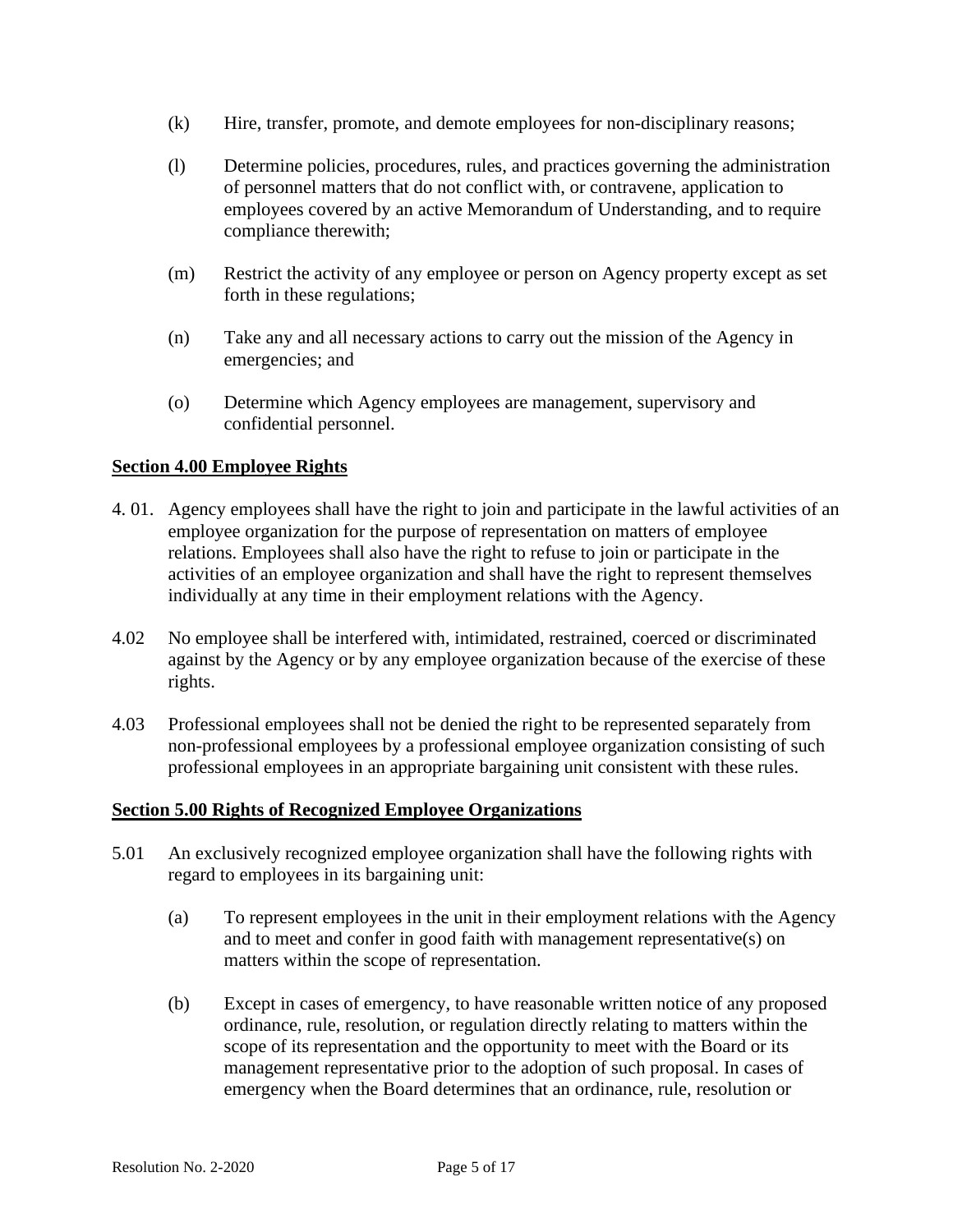regulation must be adopted immediately without prior notice or meeting with a recognized employee organization, the Board shall provide such notice and the opportunity to meet at the earliest practical time following the adoption of such ordinance, rule, resolution or regulation.

- (c) For an authorized representative of the exclusively recognized employee organization to have reasonable access to Agency facilities to speak with members of the bargaining unit for the purpose of processing grievances or other matters within the scope of representation provided he/she has first made arrangements with the management or supervisory employee in charge. This right does not extend to contacting Agency employees during the work time of employees who are not employees in the unit represented by the particular employee organization. Any soliciting of members or other internal employee organization business shall be conducted only during the non-work time of all employees concerned. The recognized employee organization's access must not interfere with the normal operations of the department or Agency and must comply with established safety and/or security requirements.
- (d) To have a reasonable number of employee representatives allowed reasonable time off without loss of compensation or other benefits when the exclusively recognized employee organization is formally meeting and conferring with designated management representative(s) on matters within the scope of representation or as otherwise provided in Government Code section 3505.3.
- (e) Payroll deductions of membership dues and for other allowable purposes, such as deductions for premiums for participation in employee benefit programs sponsored in whole or part by the exclusively recognized employee organizations, as provided in Section 9.02 of these rules and regulations.
- (f) To reasonable use of Agency facilities during non-work hours for meetings with employees upon timely application in writing stating the purpose for such use, provided that space is available. The Agency reserves the right to condition such use on payment of appropriate charges to offset the cost of such use of the facilities.
- (g) To the use of reasonable space on bulletin boards as specified by the Agency for posting notices of the employee organization's meetings, social events, elections, appointments, news alerts and newsletters. All materials shall be posted upon the bulletin board space designated and not upon walls, doors, file cabinets or any other place. Posted materials shall not be obscene, defamatory, of a partisan political nature, misleading, or violative of any federal, state or local ordinance, law, statute or rule. Such materials shall not pertain to public issues which do not involve the Agency and its relations with employees. All posted materials shall be neatly displayed and bear the identity of the sponsor and the date of posting. Unless special arrangements are made, materials posted will be removed 31 days after the publication date. The Agency reserves the right to determine where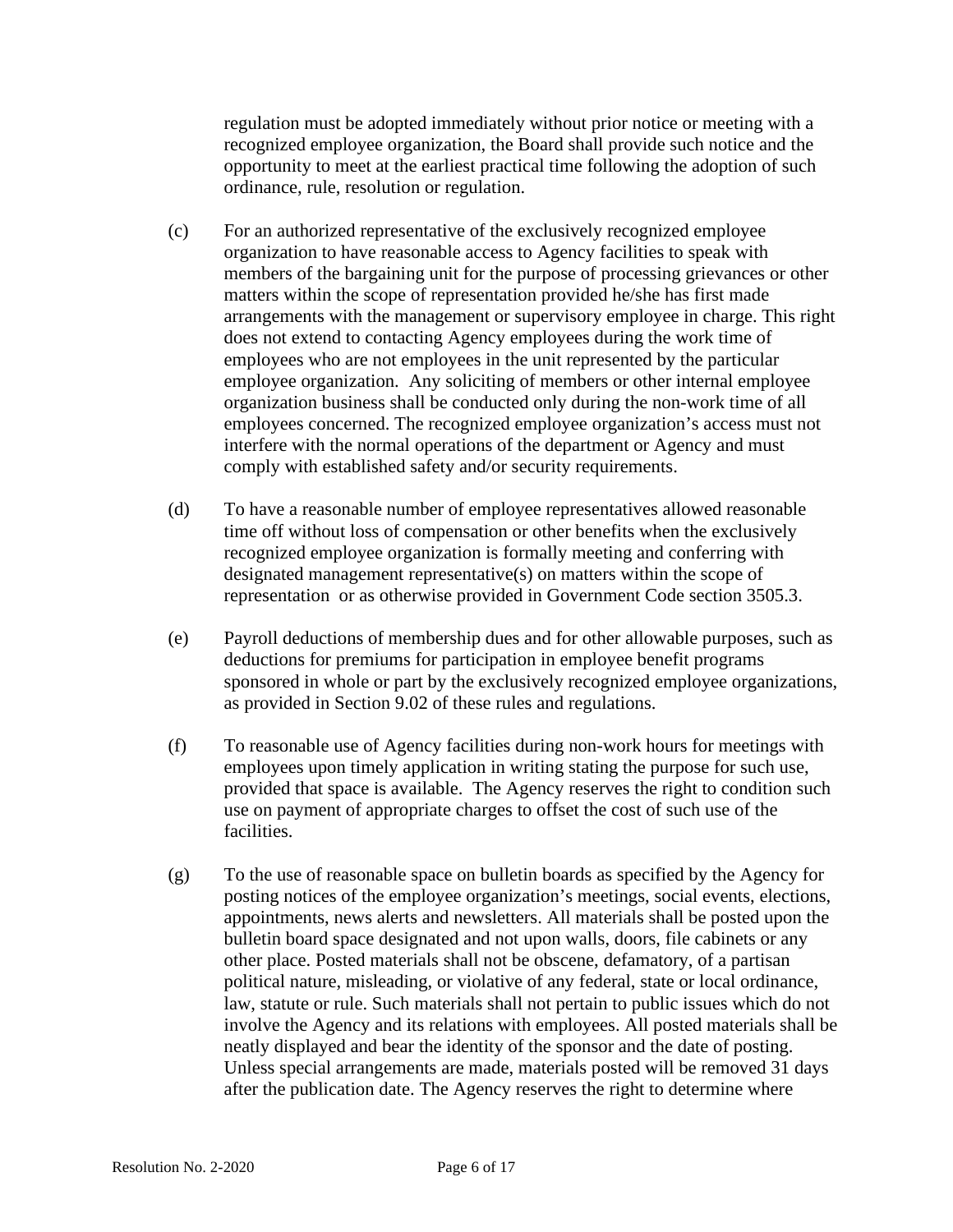bulletin boards may be used. Any employee organization that does not abide by these rules shall forfeit its right to have materials posted on Agency bulletin boards for such period as determined by the Agency.

- (h) To reasonable access to nonconfidential information pertaining to employment relations as contained in the public records of the Agency, subject to limitations and conditions set forth in this rule and the California Public Records Act, Government Code section 6250, et seq. Such information will be made available during regular office hours and after payment of reasonable costs, where applicable. Nothing herein shall be construed to require disclosures which constitute an unwarranted invasion of privacy or are gathered pursuant to promises to keep the source confidential. Nor shall anything herein be construed to require disclosure of records that are working papers or memoranda not retained in the ordinary course of business, records pertaining to litigation to which the Agency is party, or to claims or appeals which have not been settled. The Agency shall not be required to do research or assemble data in a manner other than that usually done by the Agency.
- (i) Any other rights granted recognized employee organizations by Sections 3500- 3511 of the Government Code.

## **Section 6.00 Representation Proceedings and Decertification**

- 6.01 Filing of Recognition Petition by Employee Organization. An employee organization that seeks to be formally acknowledged as the Exclusively Recognized Employee Organization representing the employees in an appropriate unit shall file a petition with the Employee Relations Officer containing the following information and documentation:
	- (a) Name and address of the employee organization.
	- (b) Names and titles of officers.
	- (c) Names of employee organization representatives who are authorized to speak on behalf of the organization.
	- (d) A statement that the employee organization has, as one of its primary purposes, representing employees in their employment relations with the Agency.
	- (e) A statement whether the employee organization is a chapter of, or affiliated directly or indirectly in any manner, with a local, regional, state, national or international organization and, if so, the name and address of each such other organization.
	- (f) Certified copies of the employee organization's constitution and by-laws.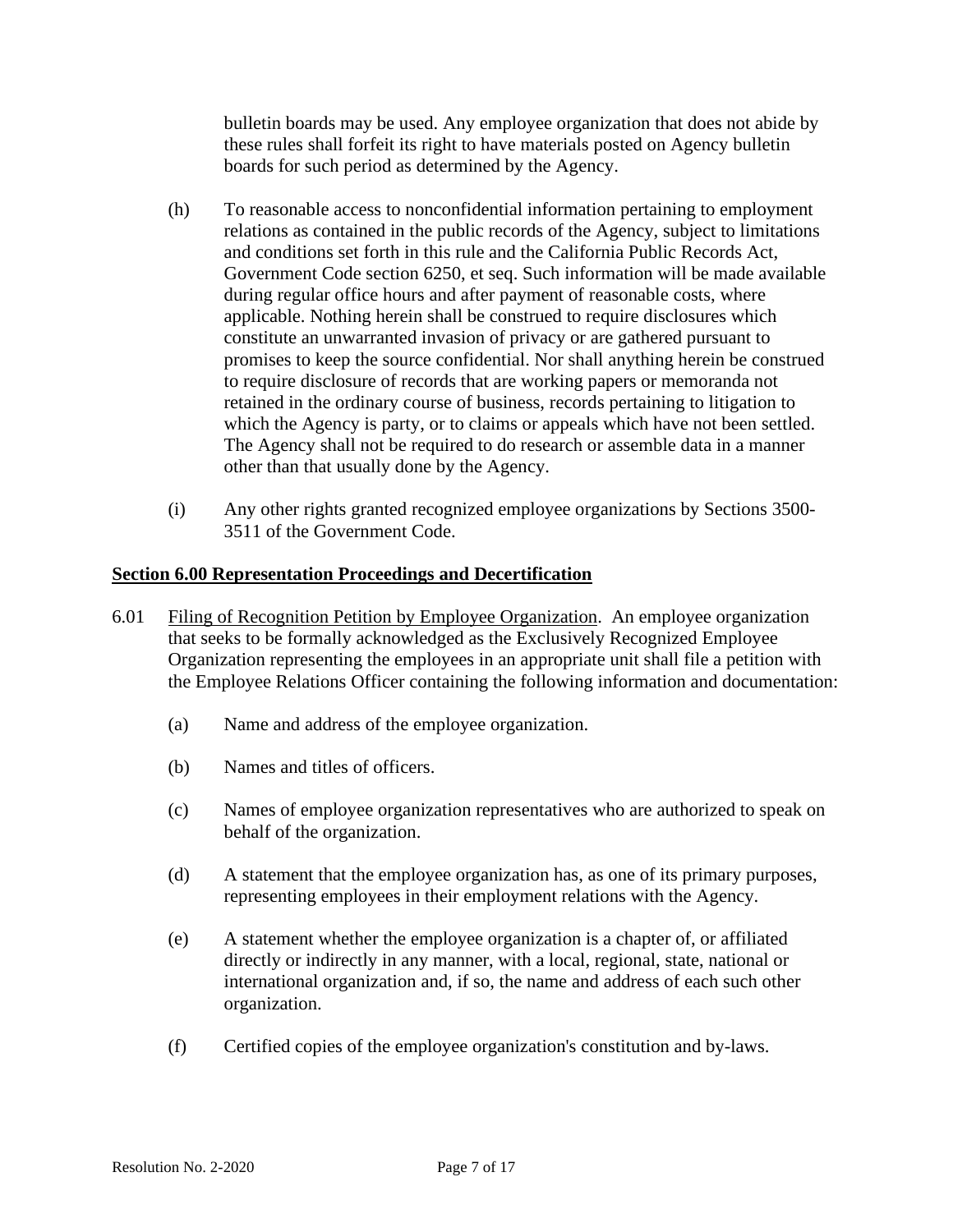- (g) A designation of those persons, not exceeding two in number, and their addresses, to whom notices sent by regular United States mail will be deemed sufficient notice on the employee organization for any purpose.
- (h) A statement that the employee organization has no restriction on membership based on any basis protected by local, state or federal law, such as race, color, creed, sex, ancestry, marital status, disability, medical condition, national origin, religion, sexual orientation, gender identity, gender expression, age, or military or veteran status.
- (i) The appropriate unit the employee organization wishes to represent, the job classifications or position titles of employees in the appropriate unit for which the petition is filed and the approximate number of member employees therein.
- (j) A statement that the employee organization has in its possession proof of employee support as herein defined in the appropriate unit. Such written proof shall be submitted for confirmation to the Employee Relations Officer.
- (k) A request that the Board of Directors formally acknowledge the petitioner as the Exclusively Recognized Employee Organization representing the employees in the appropriate unit for the purpose of meeting and conferring in good faith.
- 6. 02 The petition, including the proof of employee support and all accompanying documentation, shall be declared to be true, correct, and complete, under penalty of perjury, by the duly authorized officer(s) of the employee organization executing it.
- 6.03 Agency Response to Recognition Petition. Upon receipt of the Petition, the Employee Relations Officer shall determine whether: (1) There has been compliance with the requirements of the Recognition Petition; and (2) The proposed representation unit is one of the appropriate units set forth in Section 7.03 of these rules and regulations.
	- (a) If an affirmative determination is made by the Employee Relations Officer on the foregoing two matters, the Officer shall so inform the petitioning employee organization, shall give written notice of such request for recognition to the employees in the unit and any employee organization previously recognized, and shall take no action on said request for thirty (30) days thereafter.
	- (b) If either of the foregoing matters are not affirmatively determined, the Employee Relations Officer shall offer to consult thereon with such petitioning employee organization, and, if such determination thereafter remains unchanged, shall inform that organization of the reasons therefor in writing. The petitioning employee organization may appeal such determination in accordance with Section 8.00 of these rules and regulations.
	- (c) The Agency shall formally acknowledge the employee organization as the exclusively recognized employee organization without an election under Section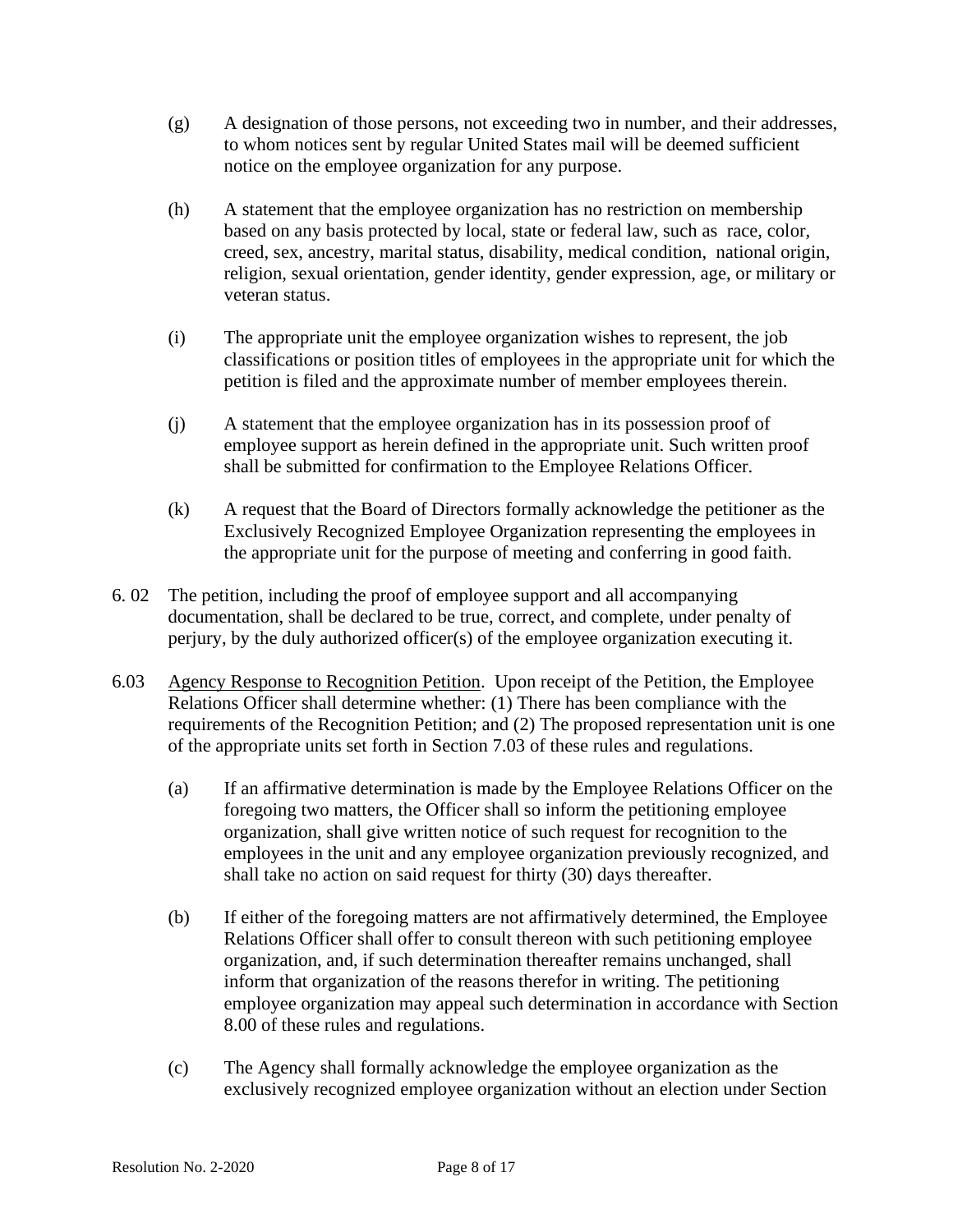6.05 below when the following has been satisfied: (i) the Employee Relations Officer has made an affirmative determination concerning (1) and (2) above; (ii) no other employee organization has been previously recognized by the Agency as the current exclusively recognized employee organization of all or part of the same unit; (iii) no valid challenging petition has been filed in accordance with section 6.04; and (iv) a neutral third party agreed to by the Agency and employee organization has reviewed the proof of support and verified the majority status of the employee organization in the bargaining unit (in the absence of agreement concerning the neutral third party, the verification of proof of majority status will be determined by the State Mediation and Conciliation Service). The Agency and employee organization can agree that the determination in (iv) will be made by the Employee Relations Officer. The Employee Relations Officer shall notify the employee organization, the departments concerned, the employees in the bargaining unit represented, and such other persons or organizations as the Employee Relations Officer deems appropriate of the determination that the Agency has acknowledged the employee organization as the exclusively recognized employee organization of the bargaining unit.

6.04 Open Period for Filing--Challenging Petition. Within thirty (30) days of the date written notice was given to affected employees by means of posting on Agency bulletin boards that a valid recognition petition for an appropriate unit has been filed, any other employee organization (hereafter referred to as the "challenging organization") may file a competing request to be formally acknowledged as the exclusively recognized employee organization of the employees in the same unit, by filing a petition for recognition evidencing proof of employee support in the unit of at least thirty (30) percent and otherwise in the same form and manner as set forth in Section 6.01. The Employee Relations Officer shall determine whether: (1) the challenging petition is timely; and (2) the petition complies with the requirements set forth in section 6.01. If the Employee Relations Officer affirms such matters and the challenging organization has submitted proof of support of at least 30% of the employees in the appropriate bargaining unit, both the petitioning employee organization and the challenging organization shall submit their respective proof of support to a neutral third party agreed to by the Agency and employee organizations for verification. In the absence of an agreement, the verification shall be conducted by the State Mediation and Conciliation Service. Upon verification by the neutral third party that the challenging organization and petitioning employee organization have each submitted proof of support of at least 30% of the employees in the appropriate bargaining unit, a secret ballot election shall be held as provided in section 6.05.

If no timely and/or valid challenging petition has been filed, the determination of whether the petitioning employee organization has valid proof of majority support in the appropriate bargaining unit shall be determined in accordance with section 6.03(c) above. In the event the employee organization's proof of support is not verified as proving majority support but has been verified as proving at least 30% support among the employees in the appropriate bargaining unit, a secret ballot election will be conducted in accordance with section 6.05.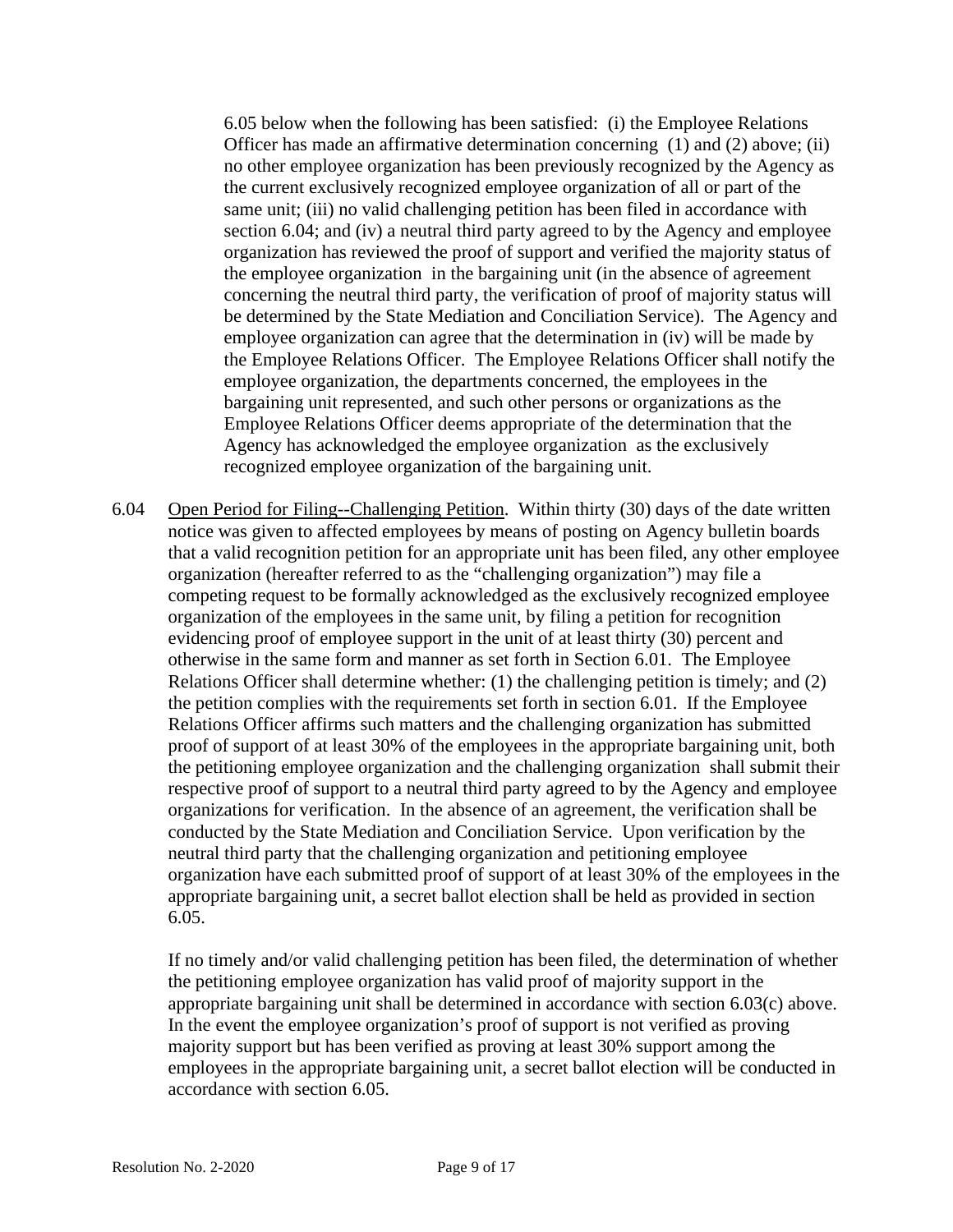- 6.05 Election Procedure. When an election is required under these rules, the Employee Relations Officer shall arrange for a secret ballot election to be conducted by a neutral third party agreed to by the Employee Relations Officer and the employee organization(s) or, in the absence of agreement, by the State Mediation and Conciliation Service (hereafter "election officer"), and verified by the Employee Relations Officer and one representative of each of the concerned employee organization(s), in accordance with the election officer's rules and procedures and subject to the provisions of these rules and regulations.
	- (a) All employee organizations who have duly submitted petitions which have been determined to be in conformance with the applicable rule(s) shall be included on the ballot, as shall be a choice designated as "No Organization".
	- (b) Employees entitled to vote in such election shall be those persons employed in regular positions within the designated appropriate unit who were employed during the pay period immediately prior to the date which ended at least fifteen (15) days before the date the election commences, including those who did not work during such period because of absence, and who are employed by the Agency in the same unit on the date of the election.
	- (c) An employee organization receiving a majority of the valid votes cast in the election certified as valid by the election officer shall be formally acknowledged as the Exclusively Recognized Employee Organization for the designated appropriate unit following an election or run-off election. In an election involving three or more choices, where none of the choices receives a majority of the valid votes cast, a run-off election shall be conducted between the two choices receiving the largest number of valid votes cast; the rules governing an initial election being applicable to a run-off election.
	- (d) There shall be no more than one valid election under these rules and regulations pursuant to any petition in a 12 month period affecting the same unit.
	- (e) Cost of conducting election, if any, shall be borne in equal shares by each employee organization appearing on the ballot.
- 6.06 Procedure for Decertification of Recognized Employee Organization. A Decertification Petition alleging that the incumbent Exclusively Recognized Employee Organization no longer represents a majority of the employees in an established appropriate unit may not be filed with the Employee Relations Officer for at least 12 months from the Agency's recognition of the employee organization as the exclusively recognized employee organization of the bargaining unit. If no memorandum of understanding is in effect at the time, a request for decertification may be filed at any time after the above-mentioned 12 months period. If a memorandum of understanding is in effect for the bargaining unit in question, then the petition for decertification shall only be processed when filed during a thirty (30) day period commencing one hundred twenty (120) days prior to the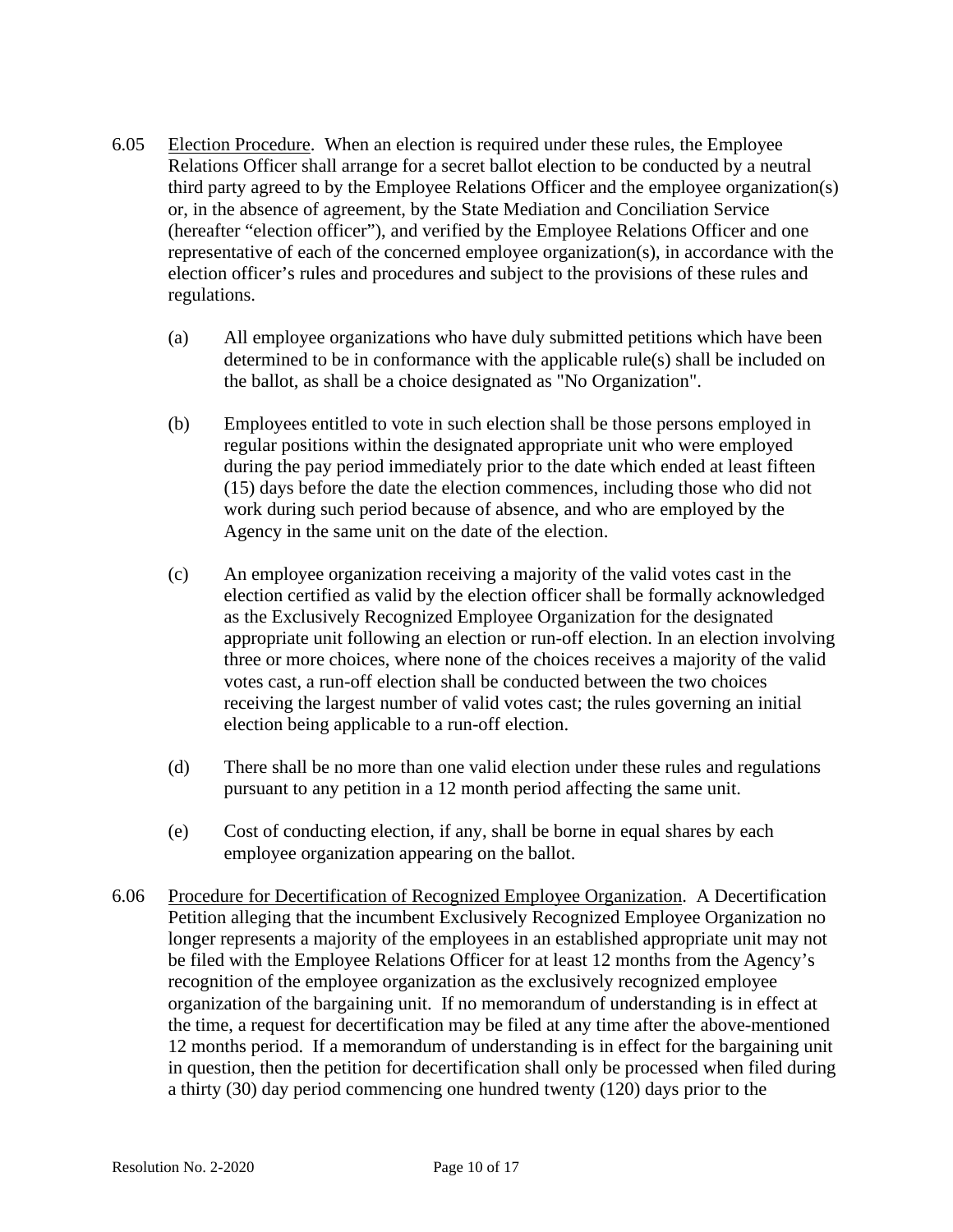expiration date of a Memorandum of Understanding then having been in effect more than one (1) year. A Decertification Petition may be filed by two or more employees or their representative, or an employee organization, and shall contain the following information and documentation declared by the duly authorized signatory under penalty of perjury to be true, correct and complete:

- (a) The name, address and telephone number of the petitioner and a designated representative authorized to receive notices or requests for further information.
- (b) The names of the established appropriate unit and of the incumbent Exclusively Recognized Employee Organization sought to be decertified as the representative of that unit.
- (c) An allegation that incumbent Exclusively Recognized Employee Organization no longer represents a majority of the employees in the appropriate unit, and any other relevant and material facts relating thereto.
- (d) Written Proof of employee support that at least thirty (30) percent of the employees in the established appropriate unit no longer desire to be represented by the incumbent Exclusively Recognized Employee Organization or wish to be represented by another employee organization. Such proof shall be submitted for confirmation within the time limits specified in the first paragraph of this Section.

In addition to the above, an employee organization filing a Decertification Petition must further file a Petition in the form of a Recognition Petition that evidences proof of employee support of at least thirty (30) percent of the appropriate bargaining unit and otherwise conforms to the requirements of Section 6.01.

The Employer Relations Officer shall initially determine whether the Petition has been filed in compliance with the applicable provisions of this Section. If the Officer's determination is in the negative, the Officer shall offer to consult thereon with the representative(s) of such petitioning employees or employee organization, and, if such determination thereafter remains unchanged, shall return such Petition to the employees or employee organization with a statement of the reasons therefor in writing. The petitioning employees or employee organization may appeal such determination in accordance with Section 8.00 of these rules and regulations. If the determination of the Employee Relations Officer is in the affirmative, or if the Officer's negative determination is reversed on appeal, verification of the 30% proof of support shall be determined in accordance with the same procedures in Section 6.04 above, and upon verification the Officer shall give written notice of such Decertification or Recognition Petition to the incumbent Exclusively Recognized Employee Organization and to unit employees.

The Employee Relations Officer shall thereupon arrange for a secret ballot election to be held at a reasonable time after such notice to determine the wishes of unit employees as to the question of decertification and, if a Recognition Petition was duly filed hereunder,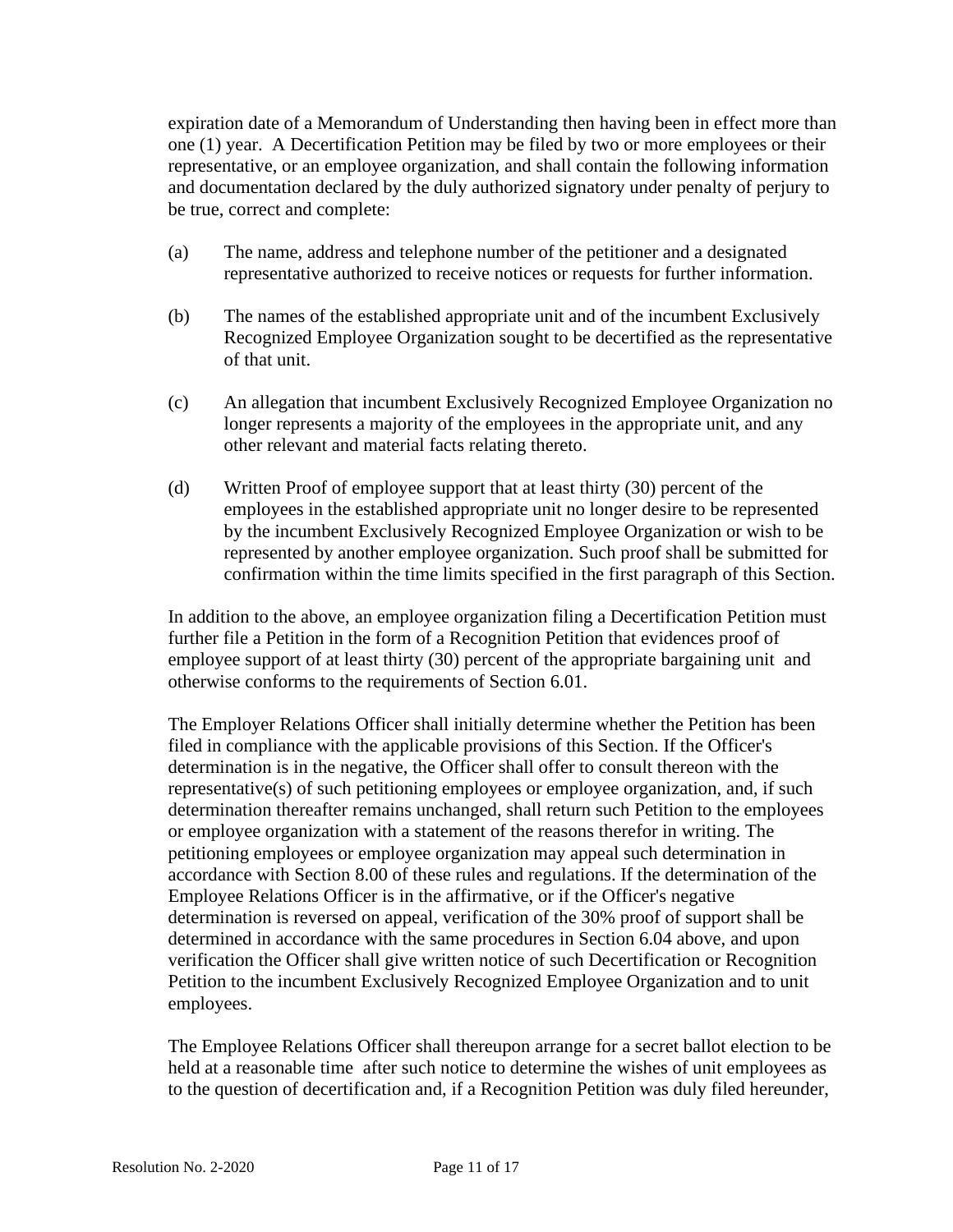the question of representation. Such election shall be conducted in conformance with Section 6.05.

If, pursuant to this Section, a different employee organization is formally acknowledged as the Exclusively Recognized Employee Organization, such organization shall be bound by all the terms and conditions of any Memorandum of Understanding then in effect for its remaining term.

### **Section 7.00 Unit Determination**

- 7.01 Policy and Standards for Determination of Appropriate Units. The policy objectives in determining the appropriateness of units shall be the effect of a proposed unit on (1) the efficient operations of the Agency and its compatibility with the primary responsibility of the Agency and its employees to effectively and economically serve the public, and ( 2) providing employees with effective representation based on recognized community of interest considerations. Factors to be considered in assigning classifications to units shall be:
	- (a) An appropriate unit will contain when feasible and appropriate the largest grouping of Agency employees having a community of interest and constituting an entity appropriate for representation purposes in order to minimize fragmentation of units;
	- (b) Past history of employee representation in the unit, among other Agency employees, and similar public employment;
	- (c) The effect of the proposed unit on the efficient operations of Agency service and employee relations;
	- (d) Similarity of duties, responsibilities, skills, wages, required qualifications, education and working conditions;
	- (d) The effect on existing classification structure in dividing a classification among two or more units; and
	- (e) The statutory right of professional employees to be represented separately from nonprofessional employees.
- 7.02 Notwithstanding the foregoing provisions of this Section, management, supervisory and confidential employees may be included only in units that do not include non-managerial, non-supervisory and non-confidential employees; such management, supervisory and confidential employees shall not represent a recognized employee organization which represents other employees of the Agency; and professional employees shall not be denied the right to be represented in a separate unit from non-professional employees. Currently, the Agency deems the following classifications as non-supervisory/nonmanagerial professional classifications for which a separate bargaining unit has been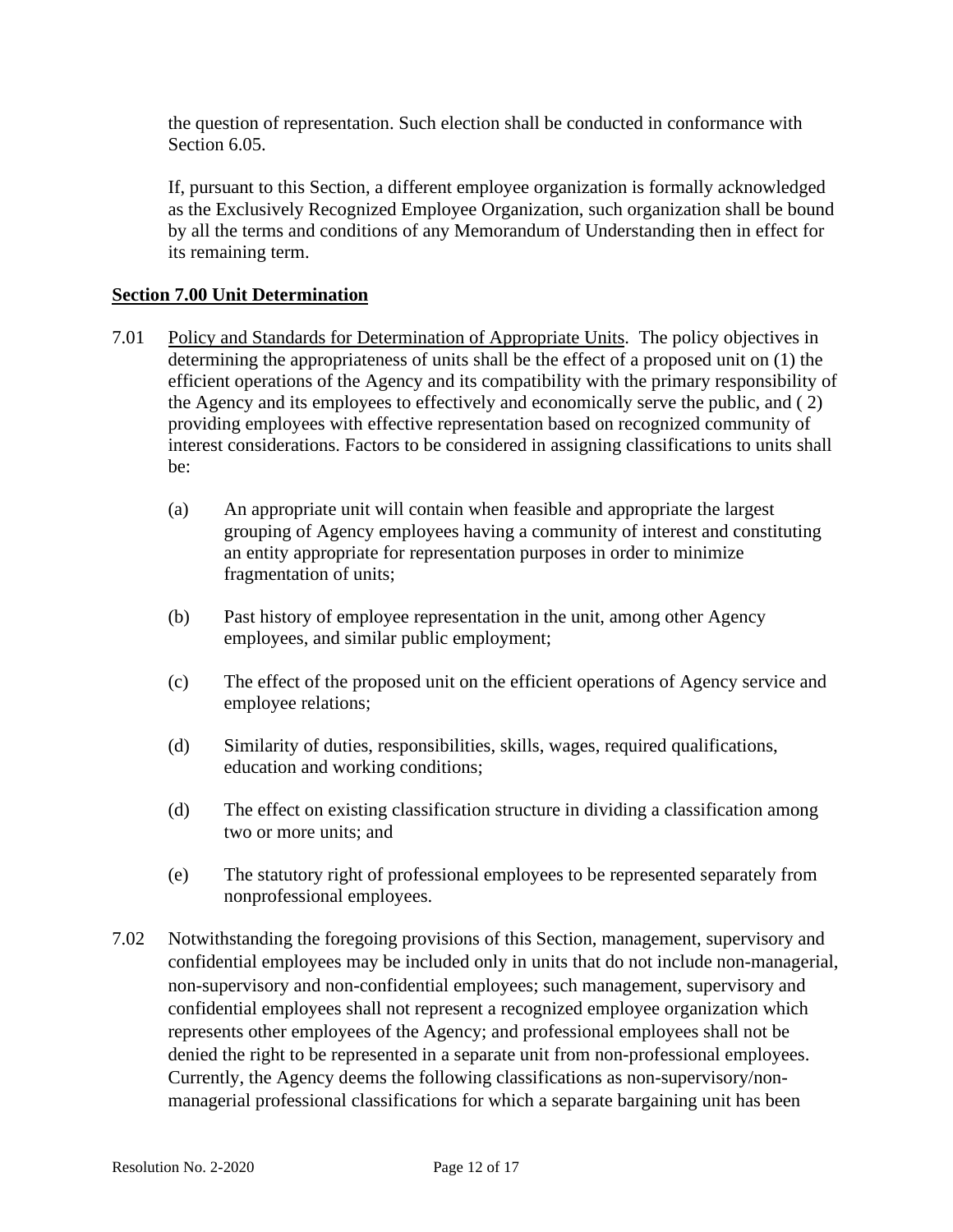established under Section 7.03 below: Chemist I/II/III, Assistant/Associate Engineer, Safety Officer and Information Technology Specialist. Currently, the Agency deems the following supervisory/managerial classifications as professional classifications and any employee in these classifications may request to establish a separate supervisory and/or managerial professional bargaining unit(s): Chief Plant Operator, Senior Engineer, Laboratory Director, Engineering Department Manager, and Information Technology Department Manager.

- 7.03 Units Established. The following bargaining units are hereby established as appropriate bargaining units:
	- **(a) General Unit** comprised currently of the following classifications: Operator in Training, Operator I/II/III, Lead Maintenance Mechanic, Maintenance Mechanic I/II/III, Inventory Control Specialist, Instrumentation and Electrical Technician I/II/III, Administrative Assistant I/II, Accounting Technicians I/II, Customer Service Specialist I/II, Purchasing Agent I/II.
	- **(b) Professional/Technical Unit** comprised currently of the following classifications: Chemist I/II/III, Assistant/Associate Engineer, Safety Officer and Information Technology Specialist.
	- **(c) Supervisory/Managerial Unit** comprised currently of the following classifications: Operations Supervisor, Operations Shift Supervisor, Instrumentation and Electrical Supervisor, Maintenance Supervisor, Customer Service Supervisor, Accounting Supervisor, Senior Engineer, Chief Plant Operator, Laboratory Director, Operations Department Manager, Maintenance Department Manager, Information Technology Department Manager, Engineering Department Manager and Administrative Department Manager*.*
- 7.04 Allocation of Classifications to Units. The Employee Relations Officer shall allocate new classifications or positions, delete eliminated classifications or positions and retain, reallocate or delete classifications or positions from units in accordance with the provisions of this Section after consulting with affected exclusively recognized employee organization(s).

#### 7.05 Procedure for Modification of Established Appropriate Units.

(a) By an exclusively recognized employee organization: A request by an exclusively recognized employee organization for modifications or redefinition of established appropriate unit(s) may be made to the Employee Relations Officer only when: (1) no memorandum of understanding exists between the Agency and the exclusively recognized employee organization and no existing memorandum of understanding applies to the classification(s) subject to the request; or (2) no sooner than 120 calendar days and no later than 90 calendar days before the expiration of the memorandum of understanding between the Agency and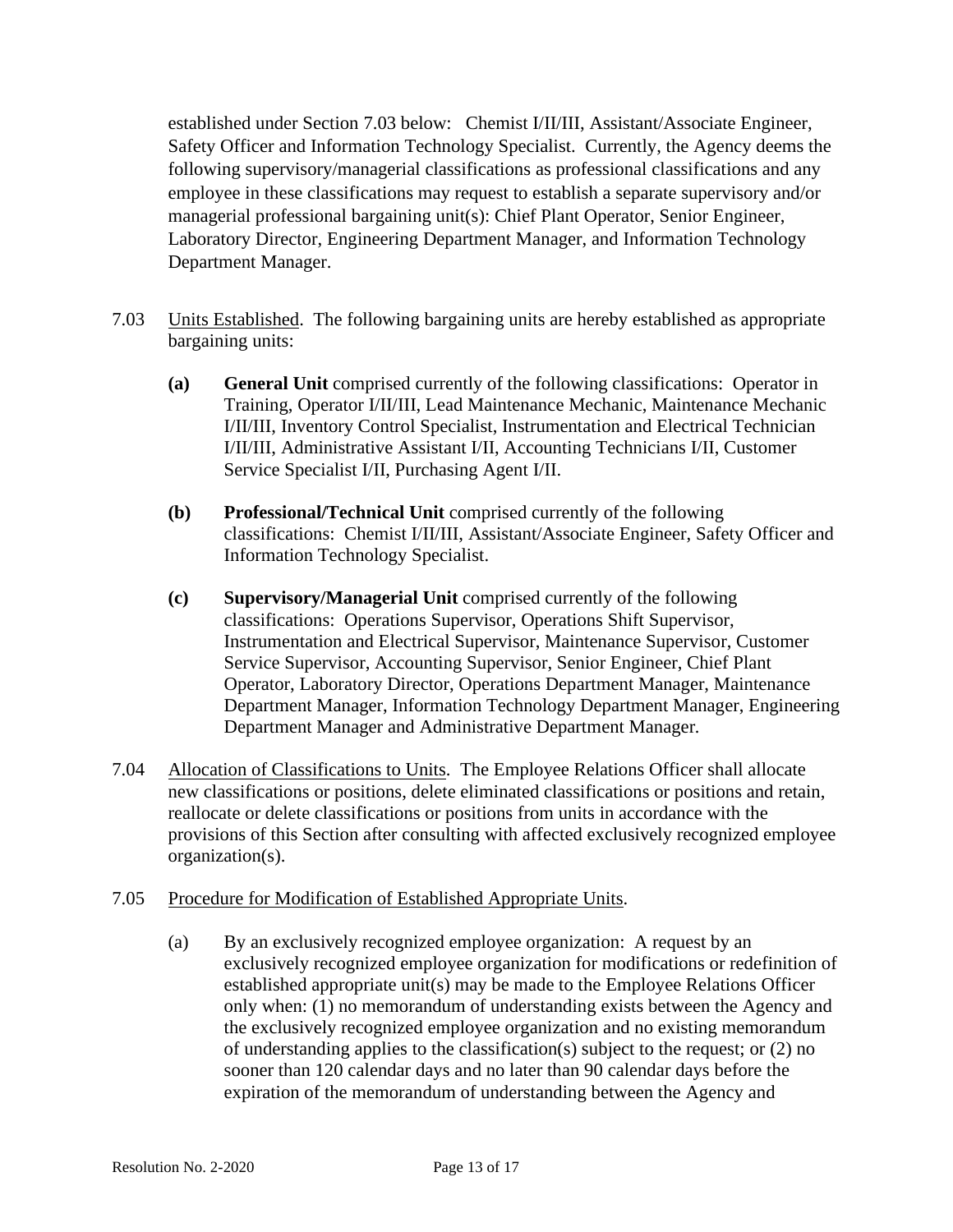exclusively recognized employee organization. Such requests shall be submitted in the form of a formal proposal or Recognition Petition, which in addition to the requirements set forth in Section 6.01 of these rules and regulations, shall contain a complete statement of all relevant facts and citations in support of the proposed modified unit in terms of the policies and standards set forth in Sections 7.01-7.02 hereof. The Employee Relations Officer shall process such petitions or formal proposals as other Recognition Petitions under Section 6.00.

(b) By the Agency: The Employee Relations Officer may, on his/her own motion, propose at any time that a newly created classification be assigned to a particular bargaining unit. The Employee Relations Officer shall give written notice of the proposed bargaining unit assignment to any affected exclusively recognized employee organization(s) and shall hold a consultation concerning the proposed modification(s), at which time all affected exclusively recognized employee organizations shall be heard if they so desire. Thereafter the Employee Relations Officer shall determine the appropriate bargaining unit assignment for the new classification(s) consistent with Sections 7.01 and 7.02, subject to approval of the Board of Directors. The Employee Relations Officer shall give written notice of the proposed decision regarding the bargaining unit assignment(s) for the new classification(s) to the affected employee organization(s) prior to approval of the Board.

In the event an applicable memorandum of understanding exists, an Agency's motion/petition for unit modification or redefinition for any purpose other than the above (relating to the assignment of a newly created classification(s)) must be made no sooner than 120 calendar days and no later than 90 calendar days before the expiration of the applicable memorandum of understanding. The Employee Relations Officer shall give written notice of such proposed modification to the affected exclusively recognized employee organizations, and hold a consultation with it/them, at which time the affected exclusively recognized employee organizations shall be heard if they so desire. Thereafter, the Employee Relations Officer shall determine the modification of the bargaining unit(s) in accordance with Sections 7.01 and 7.02, subject to approval of the Board of Directors. The Employee Relations Officer shall give written notice of such modification or redefinition to the affected employee organization(s) prior to approval of the Board.

If a unit is modified or redefined pursuant to the motion of the Employee Relations Officer hereunder and if such modification or redefinition results in a substantial change in a pre-existing unit, employee organizations may thereafter file Recognition Petition(s) seeking to become the exclusively recognized employee organization for such new or redefined appropriate unit(s) pursuant to Section 6.01 hereof.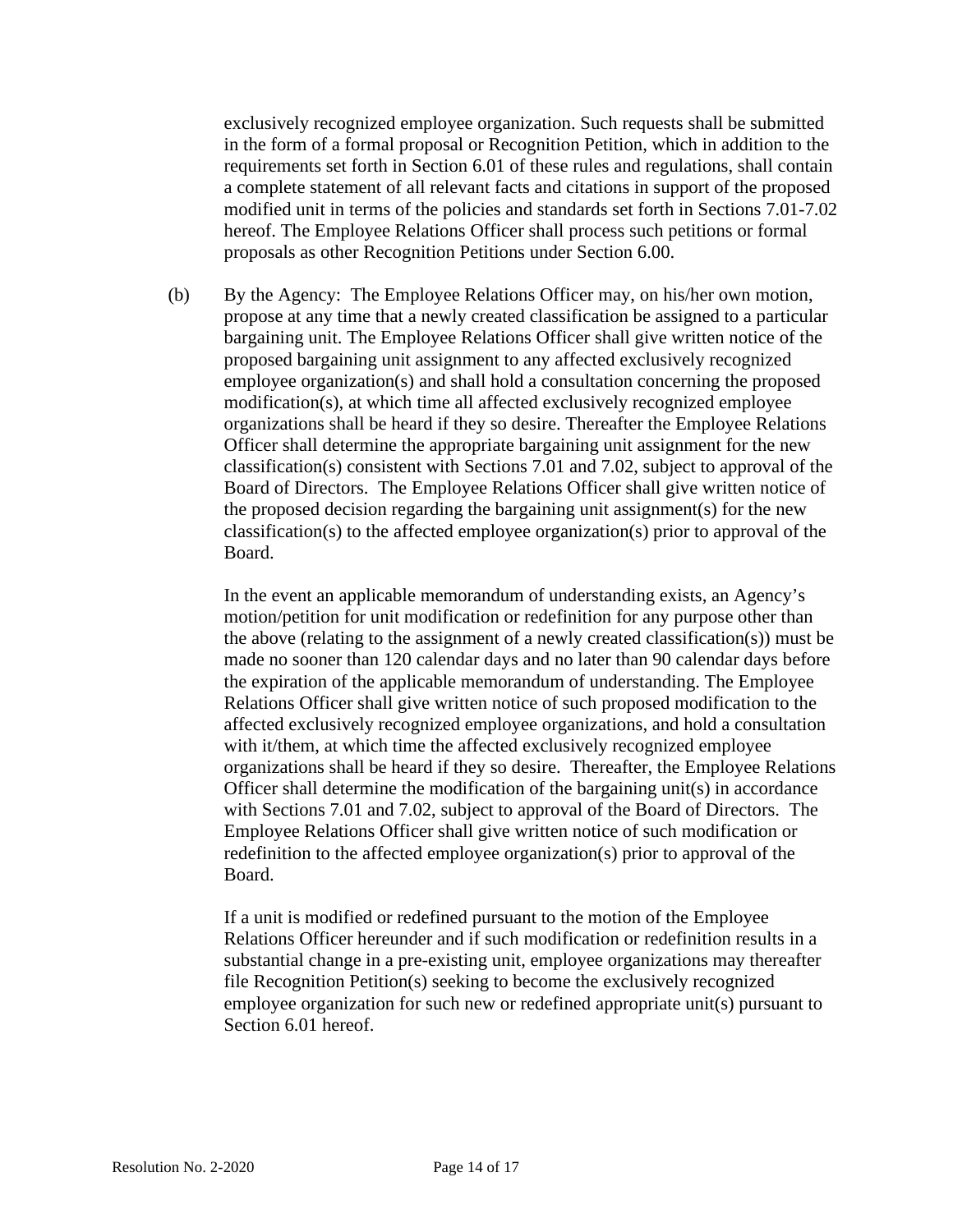## **Section 8.00 Appeals**

- 8.01 Appeals. An exclusively recognized employee organization aggrieved by an allocation/assignment of a new classification(s) to a unit by the Employee Relations Officer under Section 7.04 and/or Section 7.05(b) may, within ten (10) days of notice thereof, appeal such determination to the Board of Directors for final decision.
- 8.02 An employee organization aggrieved by a determination of the Employee Relations Officer that a Recognition Petition (Sec. 6.01), Challenging Petition (Sec. 6.04), a Decertification or Recognition Petition (Sec. 6.06), or a unit modification petition by an exclusively recognized employee organization or Agency under section 7.05(a) or (b) (except those that pertain to the allocation/assignment of a newly created classification - see 8.01 above), or an employee aggrieved by a determination of the Employee Relations Officer that a Decertification Petition (Sec. 6.06) has not been filed in compliance with the applicable provisions of these rules and regulations, may, within fifteen (15) days of notice of such determination, appeal the determination to the Board of Directors for final decision.
- 8.03 Appeals to the Board of Directors shall be filed in writing. Decisions of the Board determining the substance of the dispute shall be final and binding.

#### **Section 9.00 Administration**

- 9.01 Maintenance of Recognized Status and Submission of Current Information. A Recognized Employee Organization shall furnish to the Employee Relations Officer all changes in the information filed with the Agency by such recognized employee organization under items (a) through (k) of its Recognition Petition under Section 6.01 within fourteen (14) days of such change.
- 9.02 Payroll Deductions on behalf of Employee Organizations. Upon formal certification by the Agency of an Exclusively Recognized Employee Organization, such recognized employee organization may be provided payroll deductions of membership dues and other appropriate deductions only upon the written authorization of employees in the unit represented by such a recognized employee organization.
- 9.03 Administrative Rules and Procedures. The Employee Relations Officer is hereby authorized to establish such administrative rules and procedures, not in conflict with these rules and regulations, as appropriate to implement and administer the provisions of these rules and regulations after consultation with affected employee organizations.

#### **Section 10.00 Miscellaneous Provisions**

- 10.01 Construction. These rules and regulations shall be administered and construed as follows:
	- (a) Nothing herein shall be construed to deny to any person, employee, organization, the Agency, or any authorized officer, body or other representative of the Agency,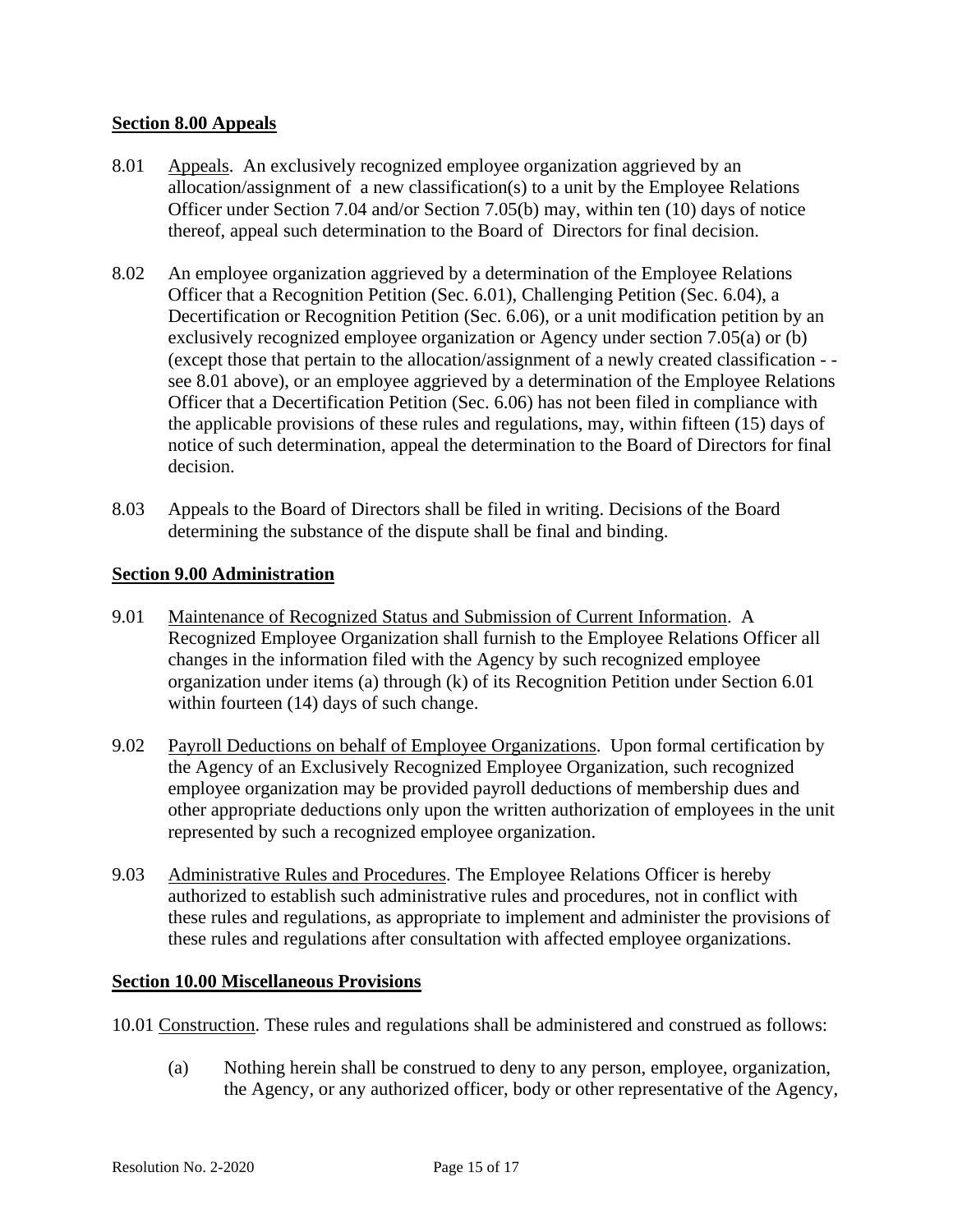the rights, powers and authority granted by Federal or State law or local resolutions and ordinances.

- (b) These rules and regulations shall be interpreted so as to carry out its purposes as set forth in Section 1.00.
- (c) Nothing herein shall be construed as making the provisions of California Labor Code Section 923 applicable to Agency employees or employee organizations.
- 10.2 Impasse Procedures. After a bona fide effort has been made to meet and confer in good faith on a matter within the scope of representation and such efforts fail to result in an agreement, the exclusively recognized employee organization and Agency can by mutual agreement attend mediation in an effort to resolve the impasse. The mediation will be conducted by a mediator from the State Mediation and Conciliation Service or such other mediator mutually agreed to by the parties. Any mediation fees/costs shall be shared equally by the parties.

## **Section 11.00 Severability**

11.01 If any provision herein, or the application of such provision to any person or circumstance, shall be held invalid, the remainder of these rules and regulations, or the application of such provision to persons or circumstances other than those as to which it is held invalid, shall not be affected thereby.

#### **Section 12.00 Implementation**

12.01 The rules and regulations herein governing employer employee relations shall become effective upon adoption by the Board of Directors.

#### **Section 13.00 Prior Policies Repealed**

13.01 To the extent that the terms and provisions of these rules and regulations may be inconsistent or in conflict with the terms or provisions of any other or prior employeremployee relations policies and procedures, ordinances, resolutions, rules or regulations of the Agency governing the same subject, the terms of these rules and regulations shall prevail and such inconsistent or conflicting provisions of prior ordinances, resolutions, rules or regulations are hereby repealed.